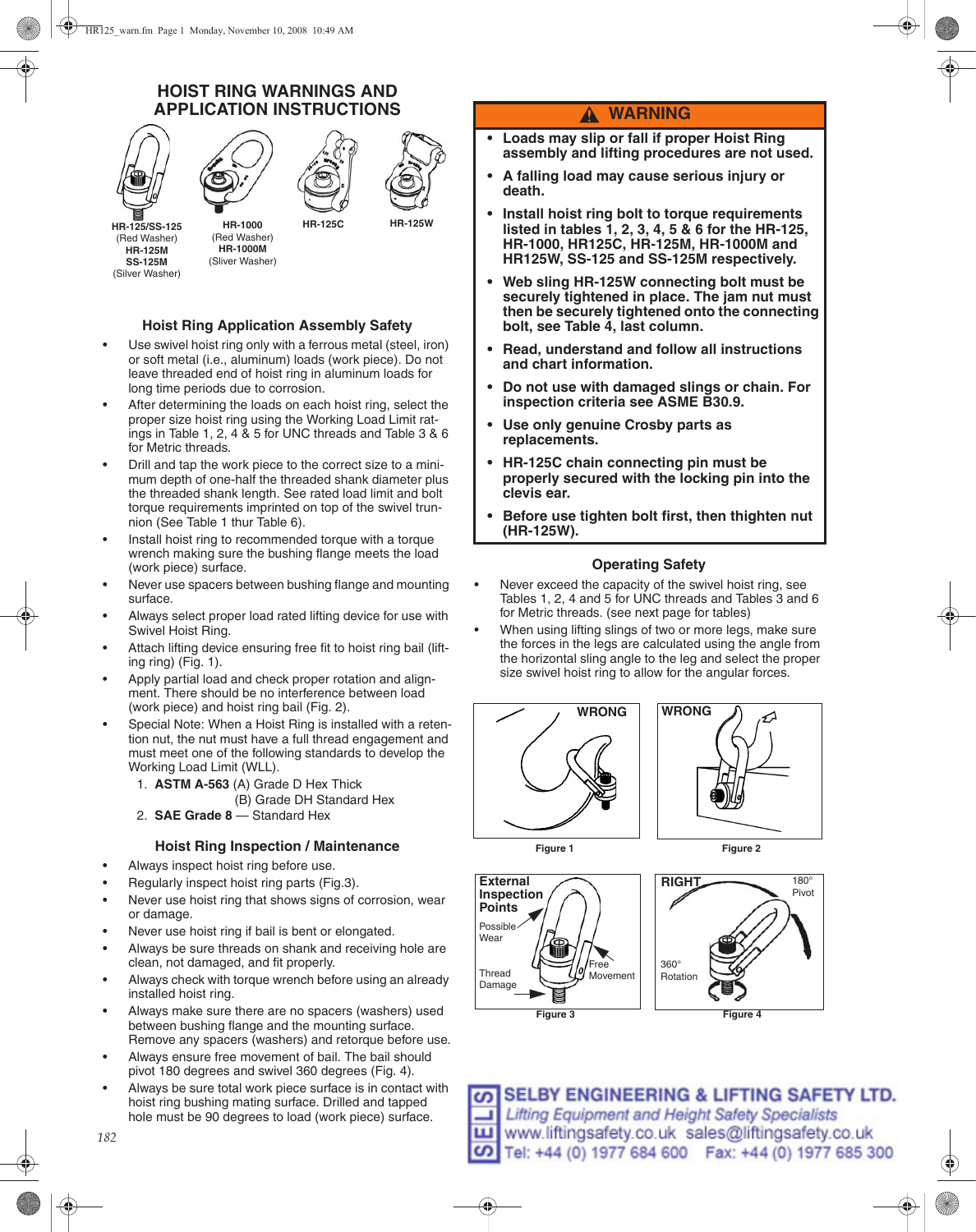| Table 1                                 |                                                                                            |                           |                                                                    |                                    |                                                                   |  |  |
|-----------------------------------------|--------------------------------------------------------------------------------------------|---------------------------|--------------------------------------------------------------------|------------------------------------|-------------------------------------------------------------------|--|--|
|                                         |                                                                                            | <b>HR-125</b>             |                                                                    | HR-1000                            |                                                                   |  |  |
| Working<br>Load Limit*<br>5:1<br>(lbs.) | <b>Hoist</b><br><b>Ring Bolt</b><br><b>Torque</b><br>in.<br>Ft. $\mathsf{Ibs}$ . $\dagger$ | Bolt Size ±<br>(in.)      | <b>Effective</b><br><b>Thread</b><br>Projection<br>Length<br>(in.) | Bolt Size ±<br>(in.)               | <b>Effective</b><br><b>Thread</b><br>Projectio<br>Length<br>(in.) |  |  |
| 800 ††                                  | $\overline{7}$                                                                             | $5/16 - 18 \times 1.50$   | .59                                                                | $\frac{1}{5}{16} - 18 \times 1.50$ | .52                                                               |  |  |
| $1000 + +$                              | 12                                                                                         | $3/8 - 16 \times 1.50$    | .59                                                                | $3/8 - 16 \times 1.50$             | .52                                                               |  |  |
| 2500                                    | 28                                                                                         | $1/2 - 13 \times 2.00$    | .71                                                                | $1/2 - 13 \times 2.25$             | .69                                                               |  |  |
| 2500 ++                                 | 28                                                                                         | $1/2 - 13 \times 2.50$    | 1.21                                                               | $1/2 - 13 \times 2.75$             | 1.19                                                              |  |  |
| 4000                                    | 60                                                                                         | $5/8 - 11 \times 2.00$    | .71                                                                | $5/8 - 11 \times 2.25$             | .69                                                               |  |  |
| $4000 + +$                              | 60                                                                                         | $5/8 - 11 \times 2.75$    | 1.46                                                               | $5/8 - 11 \times 3.00$             | 1.44                                                              |  |  |
| 5000                                    | 100                                                                                        | $3/4 - 10 \times 2.25$    | .96                                                                | $3/4 - 10 \times 2.50$             | .94                                                               |  |  |
| 5000 ††                                 | 100                                                                                        | $3/4 - 10 \times 2.75$    | 1.46                                                               | $3/4 - 10 \times 3.00$             | 1.44                                                              |  |  |
| 7000 **                                 | 100                                                                                        | $3/4 - 10 \times 2.75$    | .90                                                                | $\sqrt{3/4}$ - 10 x 3.00           | .85                                                               |  |  |
| 7000 ++**                               | 100                                                                                        | $3/4 - 10 \times 3.50$    | 1.65                                                               | $3/4 - 10 \times 3.50$             | 1.35                                                              |  |  |
| 8000                                    | 160                                                                                        | $7/8 - 9 \times 2.75$     | .90                                                                | $7/8 - 9 \times 3.00$              | .85                                                               |  |  |
| 8000 ††                                 | 160                                                                                        | $7/8 - 9 \times 3.50$     | 1.65                                                               | $7/8 - 9 \times 3.50$              | 1.35                                                              |  |  |
| 10000                                   | 230                                                                                        | $1 - 8 \times 3.00$       | 1.15                                                               | $1 - 8 \times 3.50$                | 1.35                                                              |  |  |
| 10000 ††                                | 230                                                                                        | $1 - 8 \times 4.00$       | 2.15                                                               | $1 - 8 \times 4.50$                | 2.35                                                              |  |  |
| 15000                                   | 470                                                                                        | $1 - 1/4 - 7 \times 4.50$ | 2.22                                                               | $1 - 1/4 - 7 \times 5.00$          | 2.09                                                              |  |  |
| 24000                                   | 800                                                                                        | $1 - 1/2 - 6 \times 6.50$ | 2.98                                                               | $1-1/2 - 6 \times 5.50$            | 2.59                                                              |  |  |
| 30000                                   | 1100                                                                                       | $2 - 4 - 1/2 \times 6.50$ | 2.98                                                               |                                    |                                                                   |  |  |
| 50000                                   | 2100                                                                                       | $2 - 1/2 - 4 \times 8.00$ | 4.00                                                               | $\overline{\phantom{0}}$           |                                                                   |  |  |
| 75000                                   | 4300                                                                                       | $3 - 4 \times 10.50$      | 5.00                                                               |                                    |                                                                   |  |  |
| 100000                                  | 5100                                                                                       | $3-1/2 - 4 \times 13.00$  | 7.00                                                               | $\overline{\phantom{0}}$           | $\overline{\phantom{0}}$                                          |  |  |



\*\* Ultimate Load is 4.5 times Working Load Limit for 7000# Hoist Ring when Tested in 90° orientation. All sizes are individually proof tested to 2-1/2 times the Working Load Limit.

\*, †, ††, ‡ (See footnote at bottom of page).

| Table 2                                            |                                                                                                                                                                                                                                     |                                            |      |                      |  |  |
|----------------------------------------------------|-------------------------------------------------------------------------------------------------------------------------------------------------------------------------------------------------------------------------------------|--------------------------------------------|------|----------------------|--|--|
|                                                    |                                                                                                                                                                                                                                     | HR-125C Swivel Hoist Ring to Grade 8 Chain |      |                      |  |  |
| Working<br><b>Load Limit</b><br>4:1<br>$(lbs.)$ ** | <b>Effective</b><br><b>Thread</b><br>Projection<br><b>Hoist Ring</b><br>Spectrum 8<br><b>Chain Size</b><br><b>Bolt Torque</b><br><b>Bolt Size</b><br>Length<br>in Ft. lbs. +<br>$(in.)$ $\ddagger\ddagger$<br>$(in. - mm)$<br>(in.) |                                            |      |                      |  |  |
| 4500                                               | 60                                                                                                                                                                                                                                  | $5/8 - 11 \times 2.00$                     | .71  | $1/4 - 5/16 - 7 - 8$ |  |  |
| 4500 ++                                            | 60                                                                                                                                                                                                                                  | $5/8 - 11 \times 2.75$                     | 1.46 | $1/4 - 5/16 - 7 - 8$ |  |  |
| 7100                                               | 100                                                                                                                                                                                                                                 | $3/4 - 10 \times 2.75$                     | .90  | $3/8 - 10$           |  |  |
| 7100 ++                                            | 100                                                                                                                                                                                                                                 | $3/4 - 10 \times 3.50$                     | 1.65 | $3/8 - 10$           |  |  |
| 12000                                              | 230                                                                                                                                                                                                                                 | $1 - 8 \times 3.00$                        | 1.15 | $1/2 - 13$           |  |  |
| 12000 11                                           | 230                                                                                                                                                                                                                                 | $1 - 8 \times 4.00$                        | 2.15 | $1/2 - 13$           |  |  |
| 18100                                              | 470                                                                                                                                                                                                                                 | $1 - 1/4 - 7 \times 4.50$                  | 2.22 | $5/8 - 16$           |  |  |

| Table 3                               |                             |                                              |                             |                                                                               |                            |                                                                                |  |
|---------------------------------------|-----------------------------|----------------------------------------------|-----------------------------|-------------------------------------------------------------------------------|----------------------------|--------------------------------------------------------------------------------|--|
| <b>Working Load Limit</b><br>(Kg) *** |                             |                                              |                             | <b>HR-125M</b>                                                                | <b>HR-1000M</b>            |                                                                                |  |
| <b>Design Factor</b><br>5:1           | <b>Design Factor</b><br>4:1 | <b>Hoist Ring Bolt</b><br>Torque in<br>$Nm+$ | <b>Bolt Size ##</b><br>(mm) | <b>HR-125M</b><br><b>Effective Thread</b><br><b>Projection Length</b><br>(mm) | <b>Bolt Sizett</b><br>(mm) | <b>HR-1000M</b><br><b>Effictive Thread</b><br><b>Projection Length</b><br>(mm) |  |
| 400                                   | 500                         | 10                                           | M 8 X 1.25 X 40             | 16.9                                                                          | M 8 X 1.25 X 40            | 15.2                                                                           |  |
| 450                                   | 550                         | 16                                           | M 10 X 1.50 X 40            | 16.9                                                                          | M 10 X 1.50 X 40           | 15.2                                                                           |  |
| 1050                                  | 1300                        | 38                                           | M 12 X 1.75 X 50            | 17.2                                                                          | M 12 X 1.75 X 55           | 15.2                                                                           |  |
| 1900                                  | 2400                        | 81                                           | M 16 X 2.00 X 60            | 27.2                                                                          | M 16 X 2.00 X 65           | 25.5                                                                           |  |
| 2150                                  | 2700                        | 136                                          | M 20 X 2.50 X 65            | 31.2                                                                          | M 20 X 2.50 X 70           | 30.5                                                                           |  |
| 3000                                  | 3750                        | 136                                          | M 20 X 2.50 X 75            | 28.1                                                                          | M 20 X 2.50 X 80           | 25.4                                                                           |  |
| 4200                                  | 5250                        | 312                                          | M 24 X 3.00 X 80            | 33.1                                                                          | M 24 X 3.00 X 90           | 35.4                                                                           |  |
| 7000                                  | 8750                        | 637                                          | M 30 X 3.50 X 120           | 65.1                                                                          | M 30 X 3.50 X 140          | 66.2                                                                           |  |
| 11000                                 | 13750                       | 1005                                         | M 36 X 4.00 X 150           | 60.6                                                                          | M 36 X 4.00 X 130          | 56.2                                                                           |  |
| 12500                                 | 15600                       | 1005                                         | M 42 X 4.50 X 160           | 70.6                                                                          |                            |                                                                                |  |
| 13500                                 | 16900                       | 1350                                         | M 48 X 5.00 X 160           | 101                                                                           |                            |                                                                                |  |

\* Ultimate load is 5 times the Working Load Limit. Individually proof tested to 2-1/2 times the Working Load Limit.

\*\* Ultimate load is 4 times the Working Load Limit. Individually proof tested to 2-1/2 times the Working Load Limit. \*\*\* Individually proof tested to 2-1/2 times the Working Load Limit based on 4:1 design factor.

† Tightening torque values shown are based upon threads being clean, dry and free of lubrication.

†† Long bolts are designed to be used with soft metal (i.e., aluminum) work piece. While the long bolts may also be used with ferrous metal

(i.e., steel & iron) work pieces, short bolts are designed for ferrous work pieces only.

‡ Bolt specification is a Grade 8 Alloy socket head cap screw to ASTM A574. All threads are UNC.

‡‡ Bolt specification is a Grade 12.9 Alloy socket head cap screw to DIN 912. All threads are metric (ASME/ANSI B18.3.1m) **All Swivel Hoist Rings are individually proof tested.**

**SELBY ENGINEERING & LIFTING SAFETY LTD.** ဖာ

*Copyright © 2008 The Crosby Group, Inc. All Rights Reserved*

**Lifting Equipment and Height Safety Specialists** www.liftingsafety.co.uk sales@liftingsafety.co.uk CO Tel: +44 (0) 1977 684 600 Fax: +44 (0) 1977 685 300